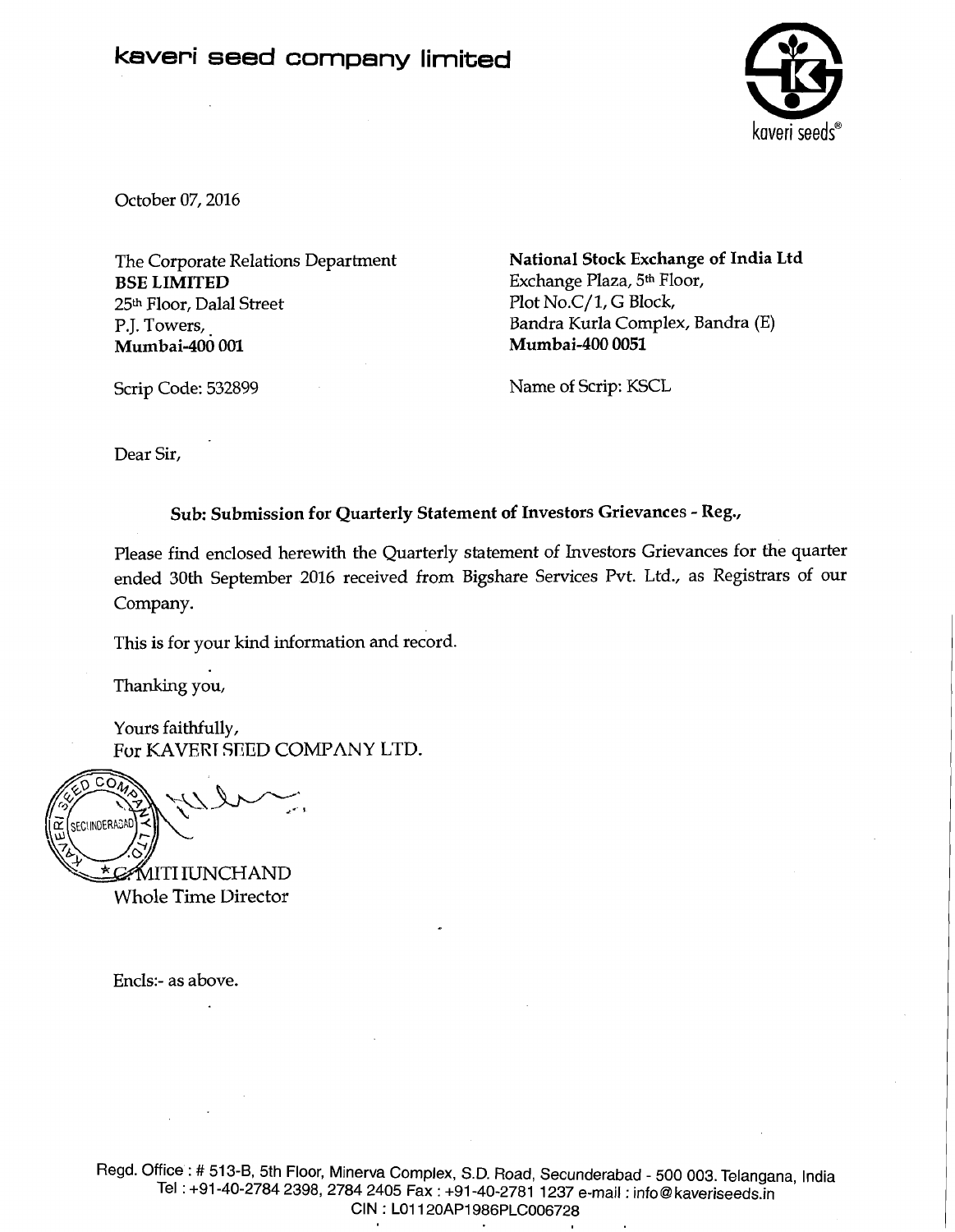

October 07,2016

**BSE LIMITED** Exchange Plaza, 5<sup>th</sup> Floor,<br>
25<sup>th</sup> Floor, Dalal Street Plot No.C/1, G Block, P.J. Towers, Bandra Kurla Complex, Bandra (E)<br> **Mumbai-400 001** Mumbai-400 0051

The Corporate Relations Department **National Stock Exchange of India Ltd**<br>**BSE LIMITED** Exchange Plaza, 5<sup>th</sup> Floor, Plot No.C/1, G Block, Mumbai-400 0051

Scrip Code: 532899 Name of Scrip: KSCL

Dear Sir,

## **Sub: Quarterly Statement of Investors Grievances for the quarter ended 3oth September, 2016** - **Reg**

Pursuant to Regulation 13(3) of SEBI (Listing Obligations and Disclosure Requirements) Regulations, 2015, we furnish hereunder the Investors Grievance Report for the Quarter ended 30th September, 2016.

| <b>Particulars</b>                                            | No. of complaints |
|---------------------------------------------------------------|-------------------|
|                                                               |                   |
| Number of Investor complaints pending at the beginning of the |                   |
| quarter i.e., 01 <sup>st</sup> July, 2016                     |                   |
| Number of Investor complaints received during the quarter     |                   |
| Number of Investor complaints disposed off during the quarter |                   |
| Number of Investor complaints remaining unresolved at the end |                   |
| of the quarter i.e., 30 <sup>th</sup> September, 2016         |                   |

This is for your kind information and records.

Thanking you,